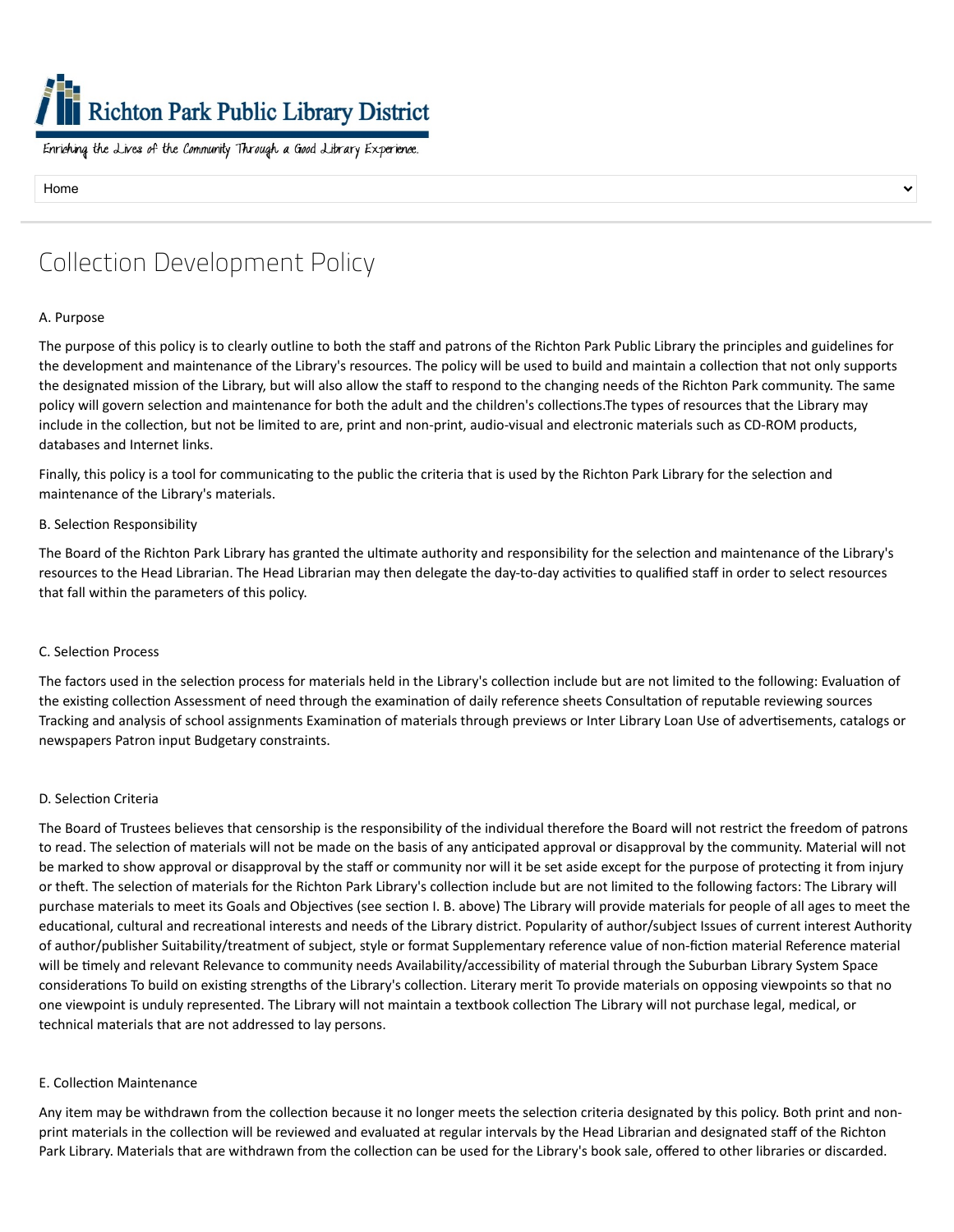Factors that impact the withdrawal of an item from the collection include but are not limited to the following: Insufficient use Obsolete or inaccurate information Irreparable damage Historic value of item for the Library or the community Availability of item through Inter-Library Loan Does the item still meet the selection criteria? Does the Library own multiple copies of the item? Budget allocation Space limitations

### F. Gifts

Gifts of materials for the Library's collection are accepted and are greatly appreciated by the staff of the Richton Park Library. All donated items are subject to the same selection criteria as items purchased by the Library, and all unused donated material may be used for the book sale or discarded by the staff. Neither the Head Librarian nor the staff will assign a monetary value to any donated material. However, a patron may request a receipt with the number of items donated to the Library.

### G. Patron Suggestions

The Head Librarian and the staff welcome patron input concerning the selection of materials for the Library's collection. If patron would like to recommend a book to the staff for inclusion in the collection then a Library "Purchase Suggestion Form" may be filled out, and the designated staff member will evaluate the suggestion using the criteria designated by this policy.

### H. Reconsideration of Materials

The Richton Park Library recognizes that some resources may be considered controversial and respect the diverse opinions of this community. If a resident of the Library District would like to register a formal complaint concerning an item in the collection; then the "Resident Request for Reconsideration of Material" form will be issued to the patron. The Head Librarian will respond and review all reconsideration complaints, and if the resident is not satisfied he/she may appeal to the Board of Trustees, who, in conjunction with the Head Librarian, will review the complaint.

# **OSWAN**

### Search our catalog or check out your account:

My Swan [Account](https://swanlibs.ent.sirsi.net/client/en_US/rps/search/account)

### Library Hours

Monday - Friday

10:00am - 8:00pm

Saturday

10:00am - 2:00pm

Closed Sunday

*Hours Effective as of October 4th, 2021*

Drive-Up Book & Media Return is open 24 hours!

## Wireless Printing

There are two easy ways to wireless print at our library!

Upload your document with the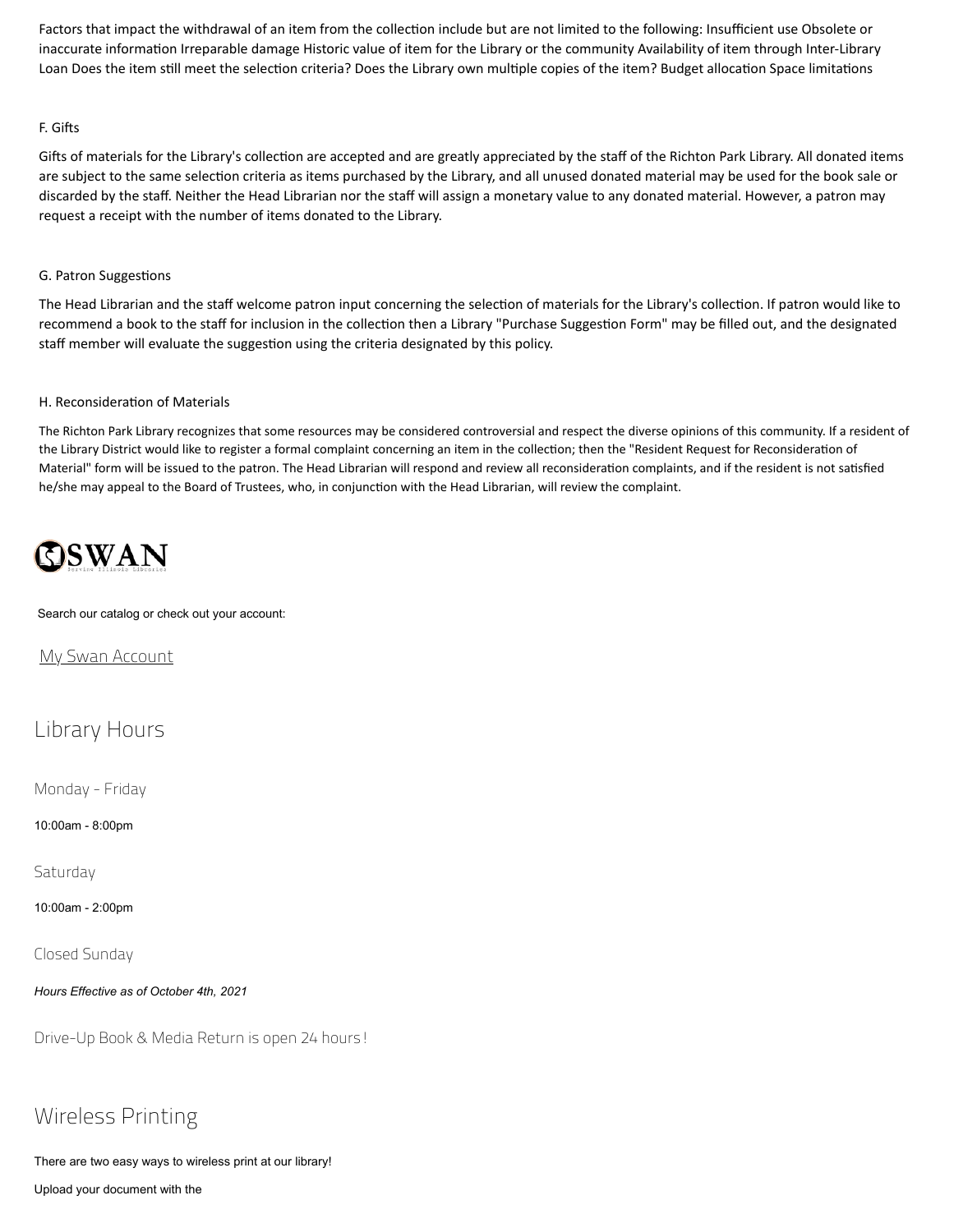### [ePRINTit](https://tbs.eprintit.com/portal/#/ppl/upload/RPPL) Printing Portal

or Download the *Public Prints Locations* App from your App Store:





# Days Closed

New Year's Day Dr. Martin Luther King Jr. Day President's Day Good Friday Memorial Day Juneteenth Fourth of July Labor Day Veteran's Day Thanksgiving Day Christmas Eve Christmas Day New Year's Eve

## Policies Menu

| Policies Home                 |  |  |
|-------------------------------|--|--|
| <b>Mission Statement</b>      |  |  |
| <b>Collection Development</b> |  |  |
| Reference Service             |  |  |
| Internet Usage                |  |  |
| Copies, Prints, and Faxes     |  |  |
| Circulation                   |  |  |
| <b>Identity Protection</b>    |  |  |
| Meeting Room                  |  |  |
| Study Room                    |  |  |
| Freedom of Information Act    |  |  |

UPCOMING PROGRAMS